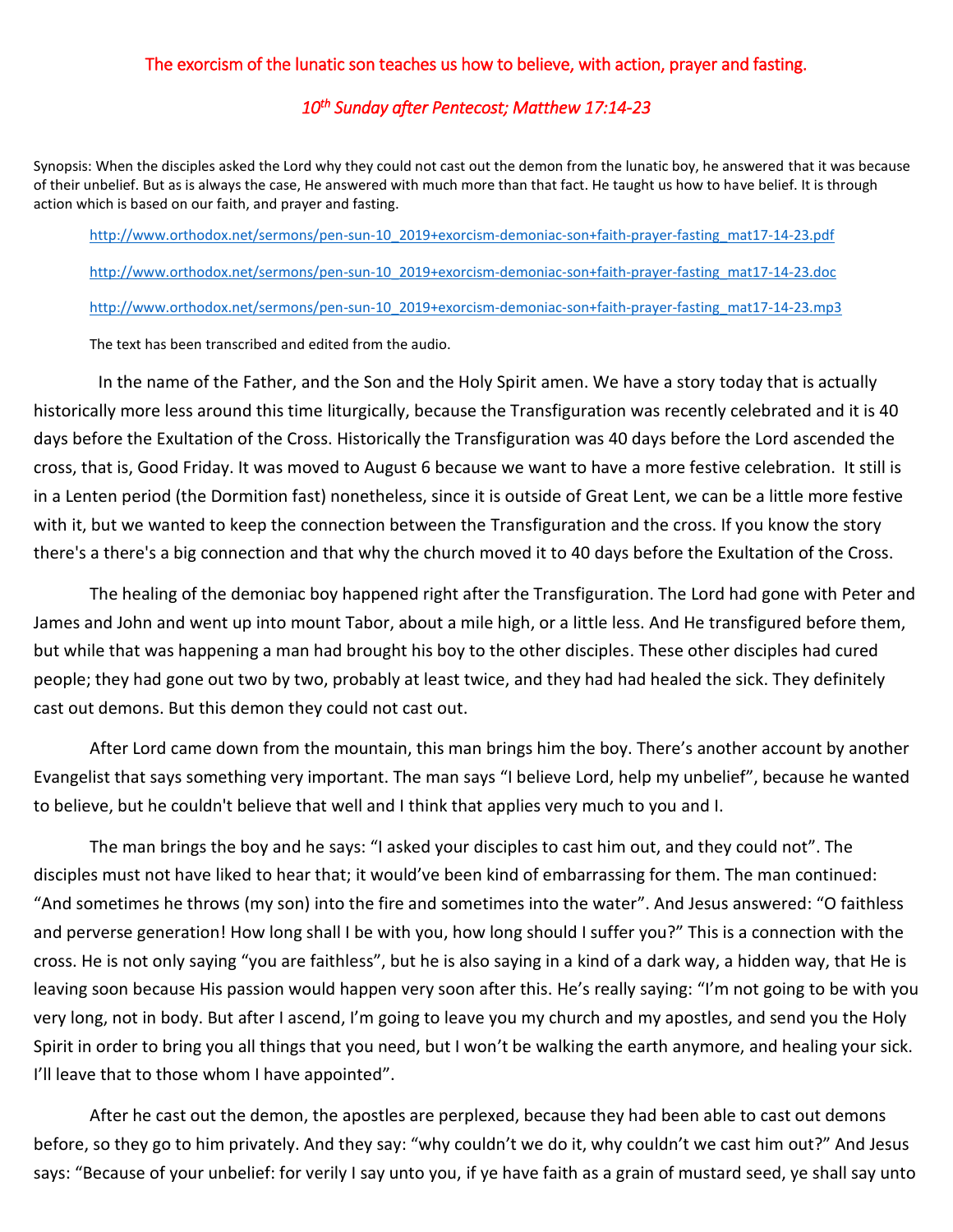this mountain, remove hence to yonder place; and it shall remove; and nothing shall be impossible unto you. Howbeit this kind goeth not out but by prayer and fasting".

So, what does all this mean?

You know the basic story, but there's a lot of theology in the story. First of all, let's talk about the demon. Demons can inhabit people. It may be because of their sins or sometimes, for reasons we do not understand, God might allow it. When I was in Russia, I saw people that were demon possessed coming up for communion. They would scream beforehand but after they come up for communion, they were calm, so the demon could only torment them them intermittently, and could not torment them after they'd have mysteries. This is a very confusing thing, but it is a fact the demons do affect us and I think we are somewhat blind to the spiritual realities of the world.

Definitely the demons want to hurt us. They want to hurt us because we have something they do not have. We have the Image of God within us and we can know Him intimately. They can't. They can't know Him because they rejected Him. They are angry at anyone who can have what they cannot have. They're jealous, and they hate us. They would throw us into the fire - that is - passionate sins: anger, lust, remembering wrongs, seeking revenge, bad thoughts about people - all of those are "hot" sins. The water is indifference, being worldly, lazy, not really focusing much on God, just sort of living your life. As I've said before, this is just be-bopping through life. And we're prone to these sins: these hot sins and these cold ones. The hot sins can kill you and the cold ones too. Unfortunately, we are often subject to both of them.

The Lord answers his disciples' question: the reason they could not cast out the demon is because of their unbelief. That's a very important thing. I've told you before when I read the scriptures, especially, when I read them preparing for a sermon, I just circle things. I have "unbelief" circled and underlined. This is really important. Why couldn't we cast him out: "because of your unbelief".

You must know what belief is in order to know what unbelief is. What is believing? He explains it but not in so many words. He explains it for those who have ears to hear and eyes to see. First of all, He says to believe is to work, to labor according to the grace of God. He explains this by saying: "if you have faith as the grain of mustard seed, you can say to this mountain remove to this yonder place and it will be removed." So, if you have faith small like a mustard seed, and that mustard seed grows, then you will have the ability to move mountains. In your faith will become a great tree. You know about the parable of the mustard seed; He's invoking it here: little grain of mustard seed is buried in the ground and it grows into to a great tree. That's work, that's labor.

There is a recent heresy (of course in Orthodoxy, when we say when we say new, we mean within the past few 100 years; we still talk about the new martyrs of the Turkish yoke and that was several hundred years ago). *The relatively new heresy, is the idea you can have salvation without labor.* It's not possible. You must labor. You cannot have belief unless you are laboring. Faith is to believe and also to act upon what you believe.

We must look to ourselves when we have our troubles, when we're depressed, when we are anxious, when we're angry about something, when things are just not going well for us, when our life is out of sorts. It's not our external circumstances that are the problem. It is how we are relating to them. You can go through terrible things, and they are difficult things, there's no doubt about it. But if we have faith, then we go through them in a different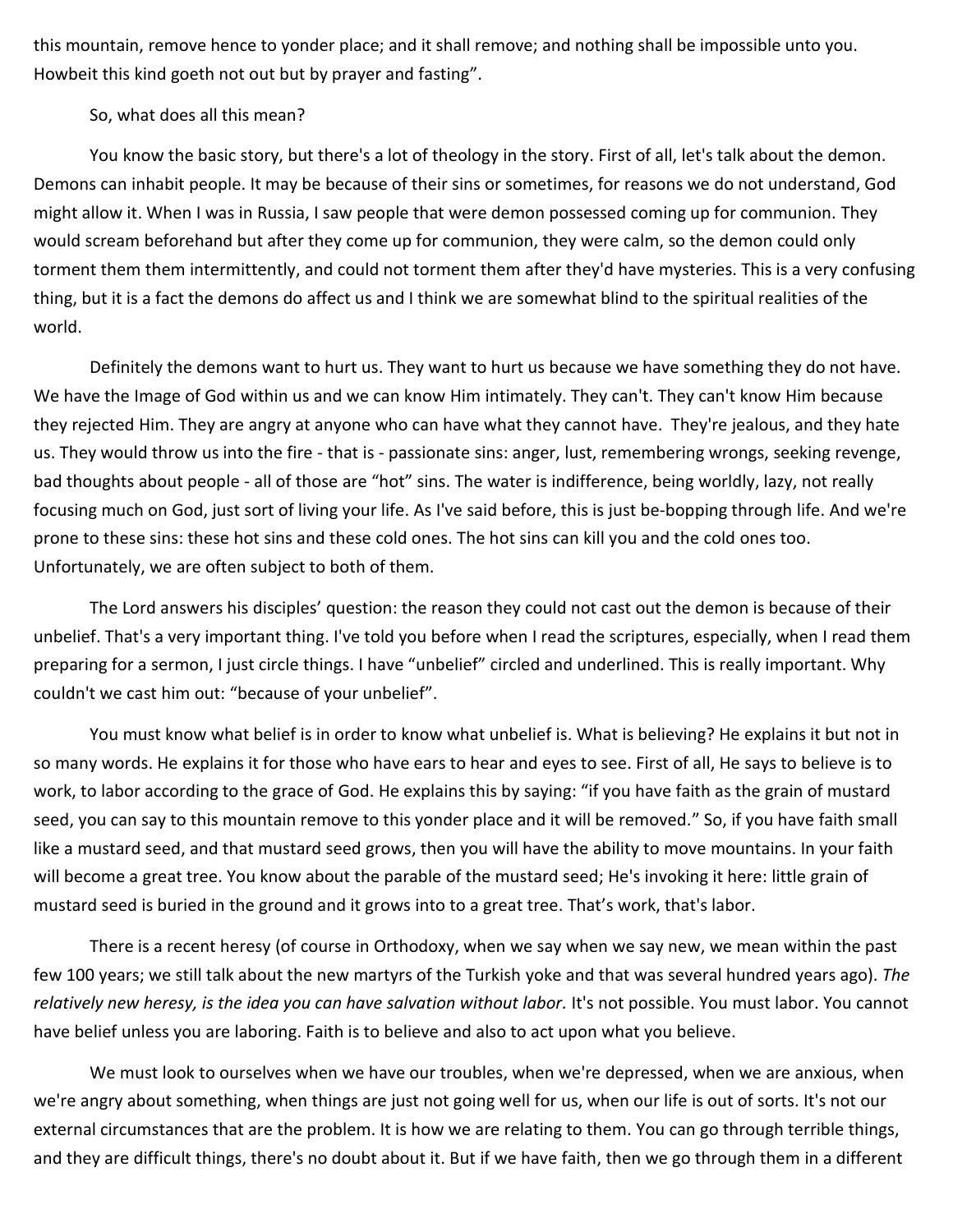way than the people of the world. We go through them and still labor to live according to the Gospel. This is very important.

So, if you have some trouble with sin, especially habitual sin, shall we say, you have some demon (I am speaking metaphorically here). The demon tried to throw the boy into the fire and the water, and we are subject to sins of fire and water. And those are ingrained sins; some of *them* are very hard to get rid of. If you have those sins ingrained in you then you must have unbelief. You might say: "I believe in God , I believe in the Trinity, I say the creed and I believe every word of it, and I come to church, and I say my communion prayers and come to communion – how can you say I don't have belief?".

**Belief is** *how* **you live based upon what you** *say* **you believe.** That might be a circular reference, but theologically it's absolutely correct. You believe and you act. If you don't act, you don't really believe. The first thing, if you want to cast out those things from your heart, is to act, to work, to have faith that is active and acts like the mustard seed. When it goes into the ground it doesn't just lay there and die and become moldy; it grows, so we must also.

Also, He says that this kind does not come out *except by prayer and fasting*. This is one of the reasons why we fast. We fast because of our weakness. We don't fast because of any idea that somehow, we can do this or that and God will then say we are worthy. We never are worthy. We fast because it is part of our nature to need fasting in order to have spiritual intelligence, and be wakeful. It's absolutely necessary.

I want to tell your story I just heard about this this week. I was talking to some of my guys in prison and it was a Wednesday. And I didn't have the heart to tell them that it was a fast day. They were having chicken that day. Chicken is one of the few decent meals in prison; it's actually baked chicken, and sometimes they get fried chicken. Most of the time they have a chicken patty that's basically feathers and beaks; I've seen it: it's horrible, it smells bad. I didn't have the heart to tell the guys I was talking to because I figured most of them would have ignored the fast and would've eaten the chicken and I didn't want to heap that sin upon them; they should know better, but sometimes a pastor chooses to not say things.

I talked to another person in prison the next day, still during Dormition fast, and I was talking about how you should do something extraordinary in extraordinary circumstances. If you have faith then you understand this, and you act in an extraordinary way, because of the extraordinary things that happen to you. Having sins is extraordinary, so all of us are in in a situation where we need to do things that are extraordinary. We need to go above and beyond what we think we can; we need to fast, we need to pray, we need to forgive our brother, we need a struggle to follow the commandments, because we have a problem and we want to get the problem fixed. He wrote to me later, and said that the day that I left they had baked chicken for dinner. He gave away the chicken to somebody, and got vegetables from them. And he told me and they didn't have cornbread - he would've gotten corn bread also. Cornbread in prison is actually really good - they have this jalapeno cornbread that is really good. He said that he felt this great warmth, and a sort great happiness in him. He'd just given up eating chicken, and treated it like it was not a big deal - but he felt the grace from it because he had done something exceptional.

We need to do things like that. He has troubles - the man's in prison! Anybody in prison has troubles, he is struggling against these troubles by fasting, and forgiving his brother, and turning the other cheek. You've got lots of